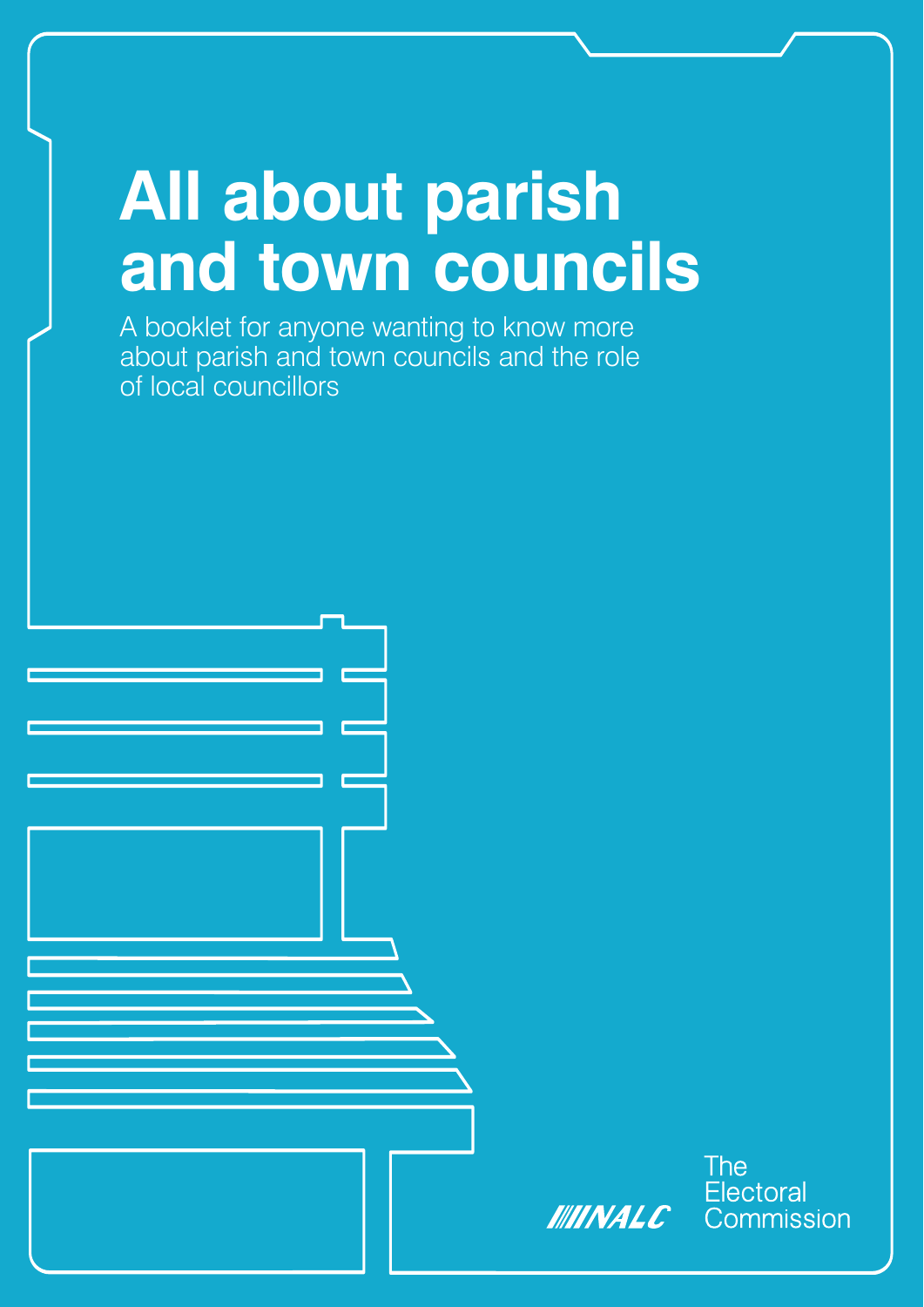## **About this booklet**

Throughout England parish and town councils work towards improving community well-being and providing better services at a local level.

This booklet is for anyone wanting to know more about parish and town councils, the role of local councillors and what you need to do if you would like to stand as a candidate in local parish or town council elections.

We have also provided a range of case studies which highlight the different kinds of work that parish and town councils do, showing that size is no bar to making a real difference in the local community.

# **What is a parish or town council?**

There are over 8,700 parish and town councils representing around 16 million people across England. They form the most local level of government and cover many rural and urban areas. The latter include many of our larger cities such as Birmingham, Leeds and Liverpool. To find out if there is a parish or town council in your area contact the National Association of Local Councils (contact details are on the back page of this booklet).

## **What's the difference between a parish council and a town council?**

Not a great deal. They both have the same powers and can provide the same services. The only difference is that a town council has decided that it should be known as a town council instead of a parish council, and has a mayor.

# **What services do they provide?**

Your parish or town council has an overall responsibility for the well-being of your local community. Their work falls into three main categories:

- representing your local community
- delivering services to meet local needs
- striving to improve quality of life in the parish

Your council might provide and maintain the following services:

- allotments
- bridleways
- burial grounds
- bus shelters
- car parks
- commons
- community transport schemes
- crime reduction measures
- footpaths
- leisure facilities
- litter bins
- local youth projects
- open spaces
- public lavatories
- planning
- street cleaning
- street lighting
- tourism activities
- traffic calming measures
- village greens

They will work with larger councils in your area called 'principal councils'1 to agree which of these services the parish or town council should be in charge of.



1 Principal councils are larger councils such as a district or county council, metropolitan borough council or a unitary authority.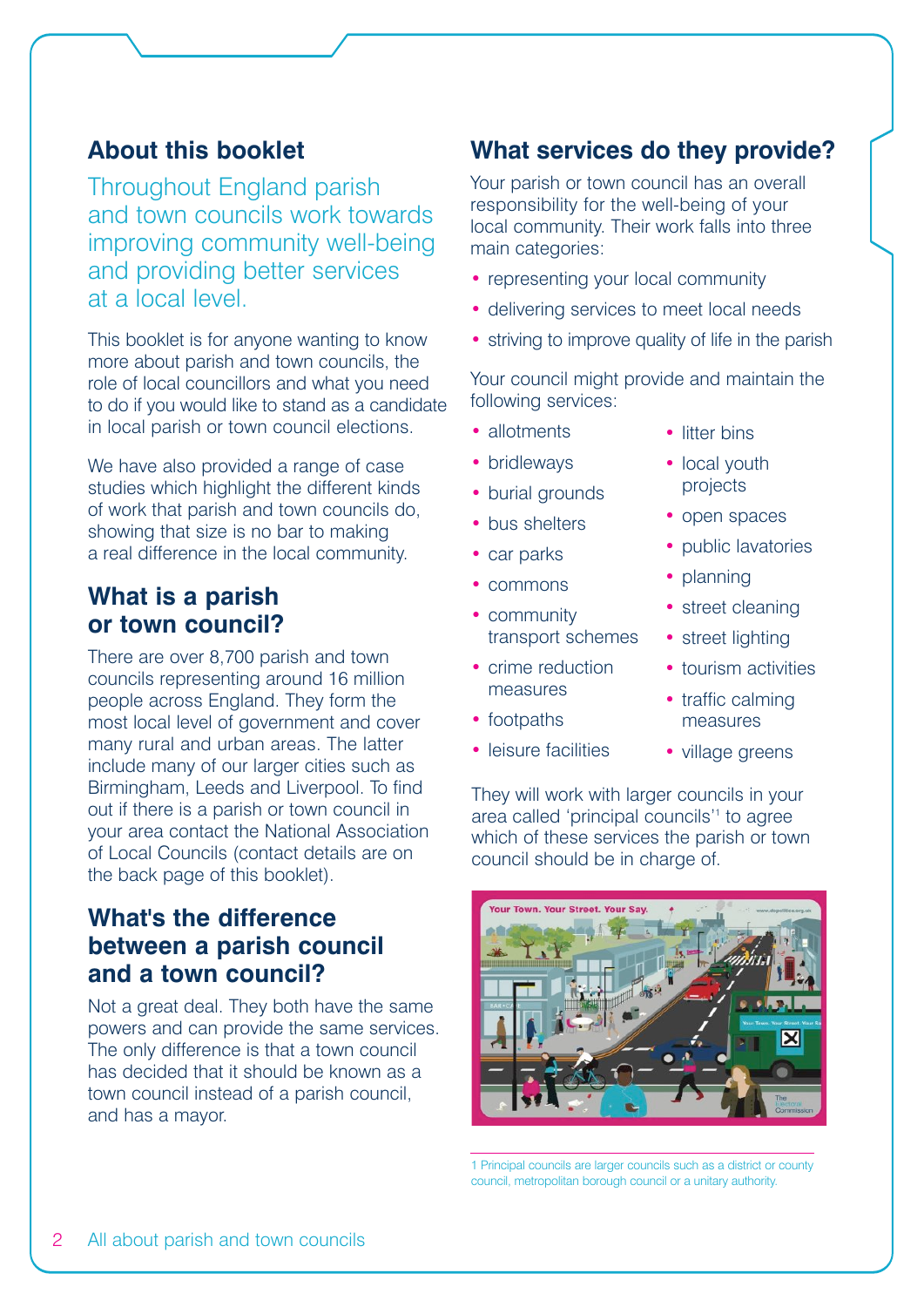

#### Case study: Garden service, Eastwood Town Council Number of councillors: 15 Size of electorate: 7,800

Eastwood Town Council has, for many years, run a free garden maintenance service for disabled and elderly residents. The council started the service when councillors realised that many of its disabled and elderly residents were unable to maintain their gardens. This meant that some residents were less able to enjoy the open air, their personal safety was at risk and difficulties often arose with adjoining properties. The council responded by paying for a local contract gardener to visit residents two or three times a year to tidy and maintain their gardens. Importantly, the service is not just about gardening, but also provides a social benefit by ensuring that personal contact is maintained with people in need of support.

## **How do they make decisions?**

Your parish or town council is made up of a number of councillors who meet regularly to make decisions on the work and direction of the council. As elected bodies parish and town councils are responsible to the people they represent – that's your local community.

Attending a council meeting is the best way to find out what they do. Give the council a call and find out when its next public meeting is scheduled to take place.

# **Where do they get their money from?**

Each year a sum of money called a 'precept' is collected through your council tax. This money is used by your parish or town council to improve facilities and services for local people. Parish or town councils can also apply for grants and loans and, if they own property, can receive money from rents or leases.

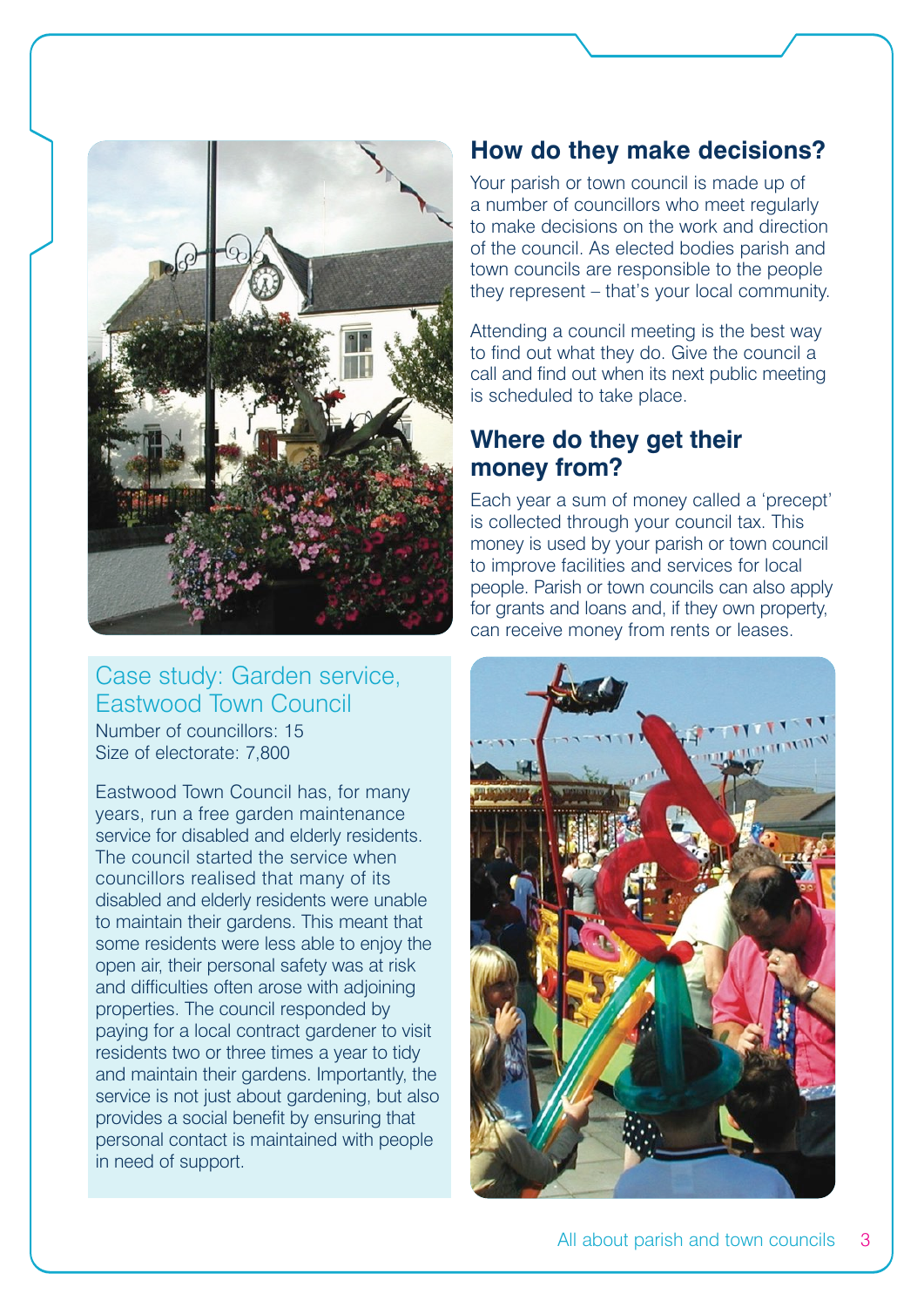#### Case study: Parish plan, Hutton-le-Hole Parish Council Number of councillors: 5 Size of electorate: 150

Hutton-le-Hole Parish Council embarked on a project aimed at supporting a local parish plan to develop the local community. Firstly, the council obtained a grant to carry out the project and formed a steering group to take it forward. The council then sent out questionnaires to all households, including a separate questionnaire specifically aimed at young people. The majority of the questionnaires were returned and showed differing perspectives on village life. Young people in the village were also given disposable cameras to record their every day lives. All the photographs and comments were displayed at a launch evening on the parish plan at the village hall.

An action plan was developed and as a direct result a youth shelter has been built. Additionally, the Village Hall Committee has received £32,000 in grants which have helped pay for an upgrade to the building. It now hosts a monthly meeting for young people and their families and an annual barbecue.

These initiatives have increased the sense of community and given residents of all ages a voice and a stake in the future of the parish.



#### **How are parish or town councillors elected?**

Parish or town councillors are elected to represent a geographical area known as a ward or – mainly in smaller parishes – the parish or town council area as a whole. They are elected by people who live in the area.

If the parish is divided into wards an election is held in each ward, the same way elections are held in district wards and in county electoral divisions. If the parish doesn't have wards there is just a single parish election.

Most parish elections are on the same cycle, with elections in 2007, 2011, 2015, and so on. However, parish elections may instead be held together with associated principal council elections.

To find out when your parish or town council has elections contact your local electoral office at your district or borough council. For details visit www.aboutmyvote.co.uk

Under current law parish and town councils can only be established in certain areas of England. The government has recently published a white paper called *Strong and prosperous communities* which proposes that parish councils should be able to be established anywhere in England if the local community wants one.

For more information see www.communities.gov.uk

#### **Who can vote in parish or town council elections?**

To vote in any election you need to be registered to vote. To get on the electoral register contact the electoral services at your local district or borough council or visit www.aboutmyvote.co.uk to download a registration form. You can register to vote when you are aged 16 years or over but you need to be 18 or over to vote.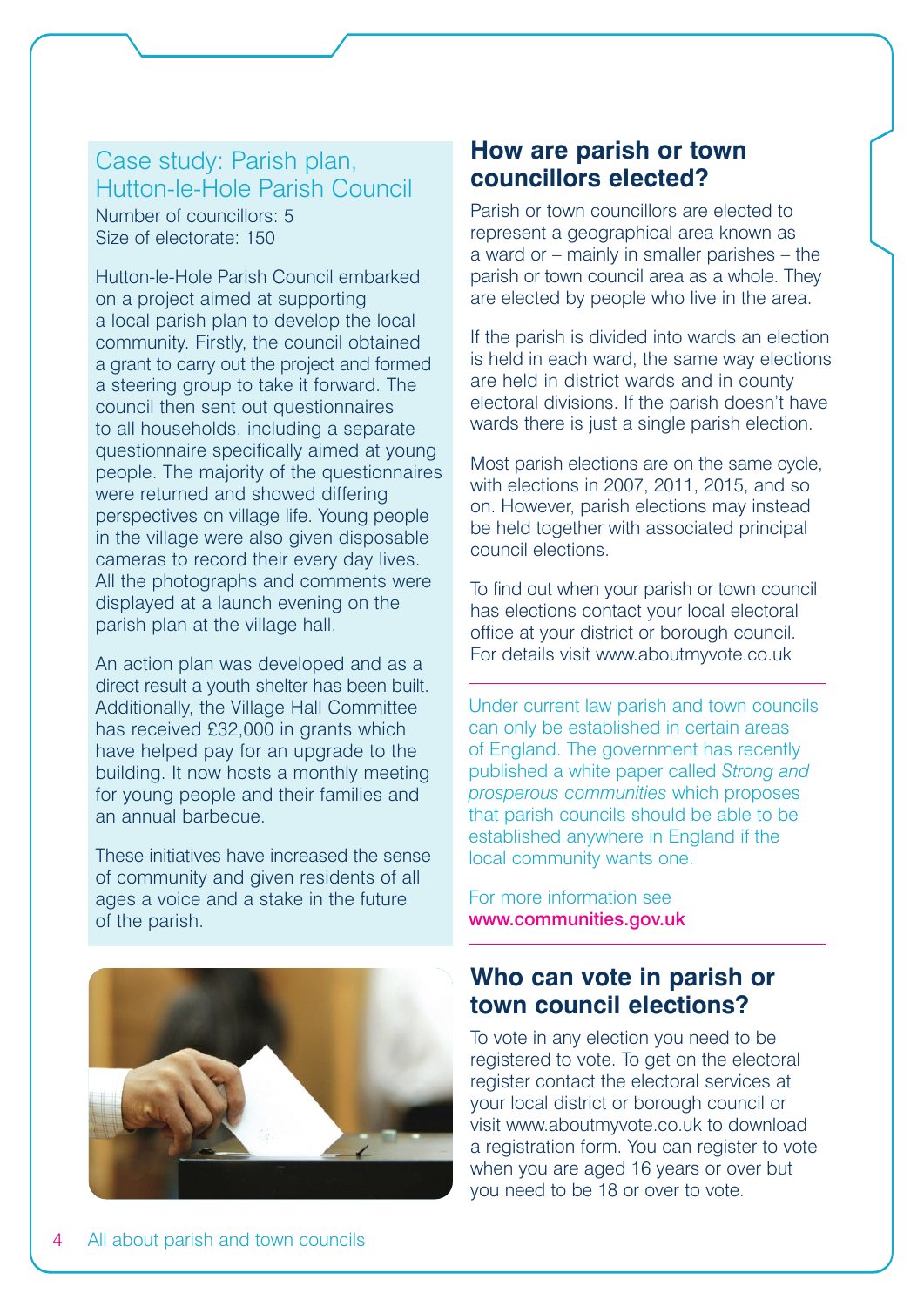To vote in a parish or town council election you need to be a British citizen, Irish citizen, European Union citizen or citizen of a Commonwealth country (including Cyprus and Malta).

## **What do parish or town councillors do?**

Councillors have three main areas of work:

1. Decision-making: through attending meetings and committees with other elected members, councillors decide which activities to support, where money should be spent, what services should be delivered and what policies should be implemented.

2. Monitoring: councillors make sure that their decisions lead to efficient and effective services by keeping an eye on how well things are working.

3. Getting involved locally: as local representatives, councillors have responsibilities towards their constituents and local organisations. This often depends on what the councillor wants to achieve and how much time is available.

The day-to-day work of a councillor may include:

- going to meetings of local organisations such as tenants' associations
- going to meetings of bodies that affect the wider community, such as the police, the Highways Authority, schools and colleges
- taking up issues on behalf of members of the public, such as making representations to the district or borough council
- running a surgery for residents to bring up issues
- meeting with individual residents in their own homes

Case study: Community arts centre, East Grinstead Town Council Number of councillors: 18

Size of electorate: 18,000

Between 1995 and 1996, East Grinstead Town Council embarked on a remarkable project to build the Chequer Mead Community Arts Centre. The building cost £2.4million, the bulk of which was financed by the council with the Arts Council Lottery Fund and Mid Sussex District Council contributing additional funding.

The centre itself comprises a magnificent 340-seat theatre with 210 seats in the stalls and 130 seats in the circle. In addition the complex comprises a dedicated art and exhibitions gallery, three meeting rooms, a studio room, a restaurant/cafeteria/bar and the usual backstage accommodation. At the time of its development this was, in funding terms to be the largest capital project developed by any parish or town council in England and Wales. The centre has rapidly built a first-class reputation for itself as a venue with a wide educational remit and hosts high-class community and professional performing and visual art events.

Chequer Mead is run as a charity and East Grinstead Town Council continues its role as trustee.



"Chequer Mead is a fantastic facility for the whole community providing opportunities for young and old in performing and visual arts"

Councillor Ian Dixon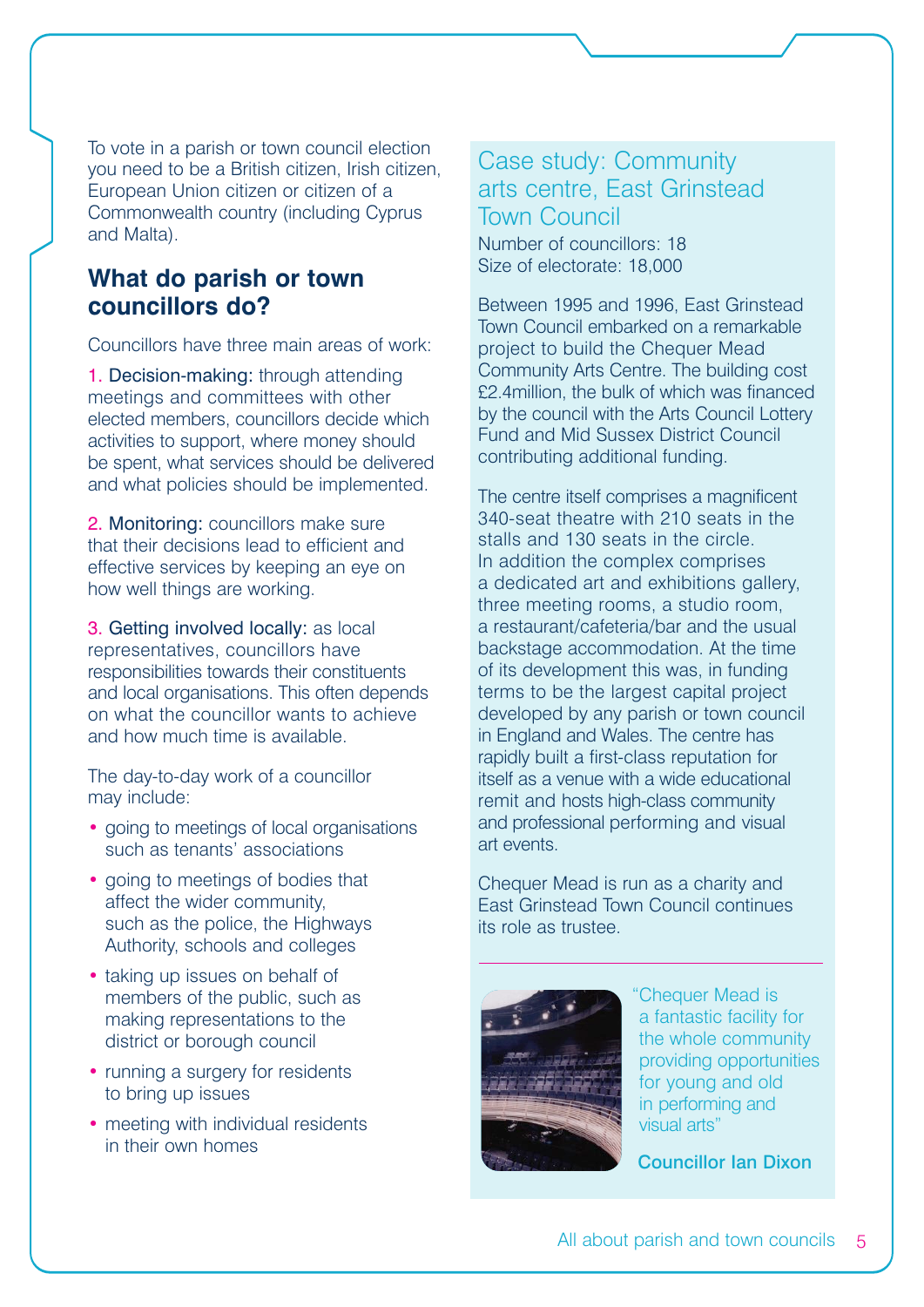#### **How do I contact my local councillor?**

To find out who your parish or town councillors are contact your local authority. They will provide you with contact details of the clerk for your parish or town council. The clerks will have the contact information you need to locate your parish or town councillors. If you have access to the internet, most councils provide an online search facility for your clerk's contact details.



#### Case study: Rural affordable housing project, Cawthorne Parish Council

Number of councillors: 9 Size of electorate: 1,000

Cawthorne Parish Council wanted to secure affordable housing for the parish as property prices had risen rapidly and priced many local people out of the market. It undertook two full housing surveys which identified a clear need for affordable social housing for the young, the less well-off and the elderly. In light of the survey the council extensively lobbied Barnsley Metropolitan Borough Council on the need for affordable housing resulting in Cawthorne becoming the location of the first rural affordable housing project in South Yorkshire.

## **Could I be a parish or town councillor?**

As a councillor you can become a voice for your community and affect real change. Councillors are community leaders and represent the aspirations of the public that they serve. Parish and town councils are the most local part of our democratic system and are closest to the public. Why don't you stand for your local parish or town council and see what difference you can make to your local community?

## **How much time does it take up?**

Quite often councillors say that their duties occupy them for about three hours a week. Obviously there are some councillors who spend more time than this – and some less, but in the main, being a parish or town councillor is an enjoyable way of contributing to your community and helping to make it a better place to live and work.

# **Am I qualified?**

Most people are. However there are a few rules. You have to be:

- a British citizen, or a citizen of the Commonwealth or the European Union, and
- 18 years or older on the day you become nominated for election

You cannot stand for election if you:

- are the subject of a bankruptcy restriction order or interim order
- have, within five years before the day of the election, been convicted in the United Kingdom of any offence and have had a prison sentence (whether suspended or not) for a period of over three months without the option of a fine
- work for the council you want to become a councillor for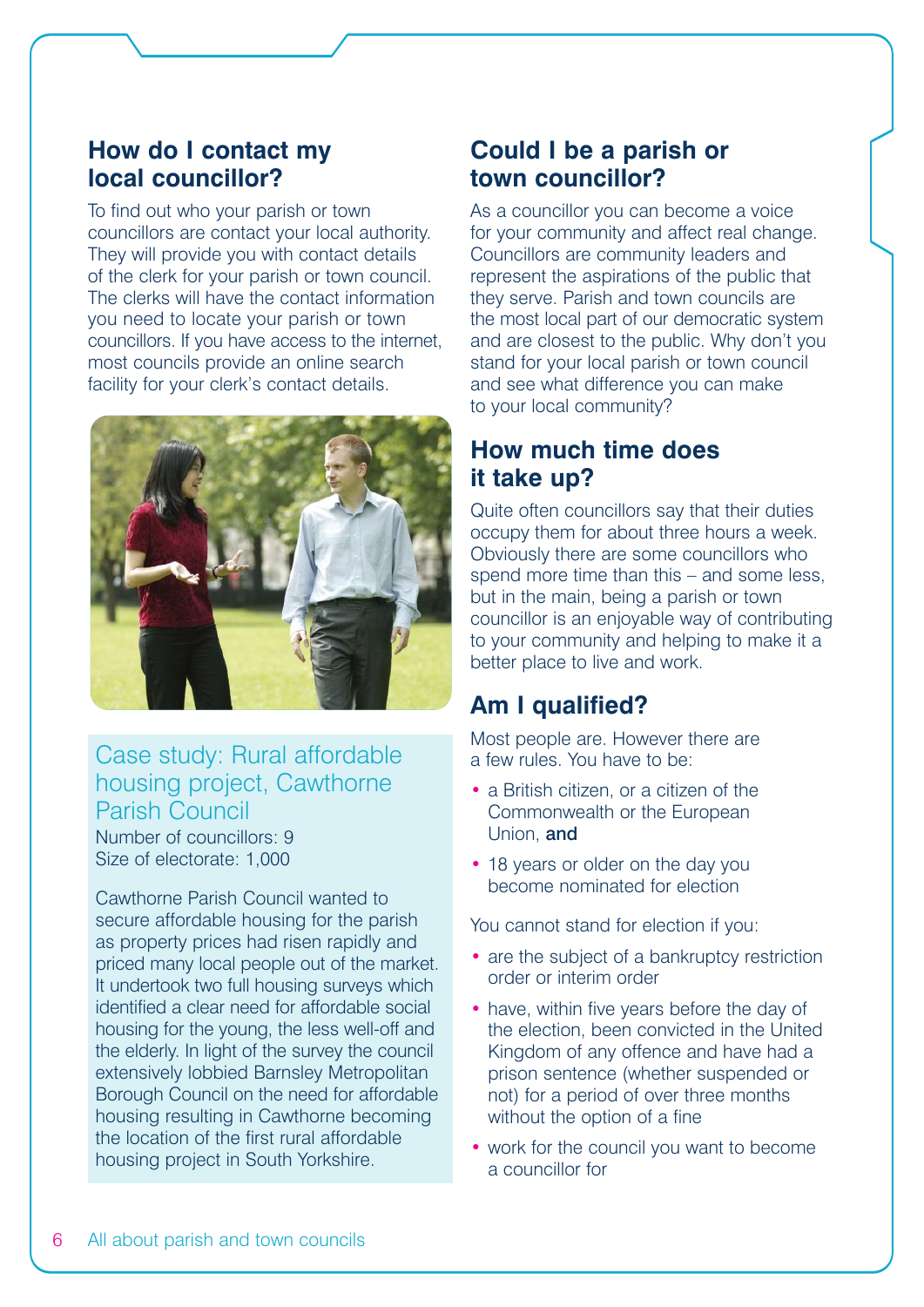There are specific rules around candidacy. The full range of disqualifications for candidates is quite complex and some exceptions may apply. Full details can be found on the website of the National Association of Local Councils (contact details are on the back page of this booklet).



#### **But I'm too young…**

Some parish or town councils also run youth councils, which are often made up of young people representing their local schools and colleges. This provides young people with a time and place to meet and discuss matters that affect them.

These youth councils are in direct communication with their parish or town council so they can also be involved in decision-making. Contact your parish or town council, or speak to your school or local youth service to find out more.

If there isn't a local youth council you could get together with friends and put forward a proposal to set one up.

The age you can run as a candidate in an election has been lowered from 21 to 18 years of age. This comes into effect on 3 May 2007.

#### Case study: Youth engagement, Weston-super-Mare Town Council Number of councillors: 31 Size of electorate: 58,000

Weston-super-Mare Town Council has set up a youth council to provide a chance for young people to have their say. The youth council is made up of around 30 local young people and aims to make Weston a better place for young people and to build stronger links between all the generations in the town.

The youth council now has a number of achievements of which to be proud. These include organising an extreme sports weekend and a talent contest attended by people from all over the country. The youth council also campaigned for the establishment of a youth cafe called 'Barcode' which has become a hub of activity in the town. Endorsed by the Home Office and the Prince's Trust as an excellent example of a youth facility, Barcode's discos, parties, live music and events attract a weekly attendance of 500-700 people. It makes around £1,000 per week.

#### **There are no parish or town councils in my area. How can I get one set up?**

New parish or town council areas can be set up in one of two ways. Your district or borough council can recommend to the Government that a new parish or town council area be established, or the local community can petition for one. A minimum of five parish or town councillors are needed to set one up. The National Association of Local Councils can provide advice on this (contact details are on the back page of this booklet).